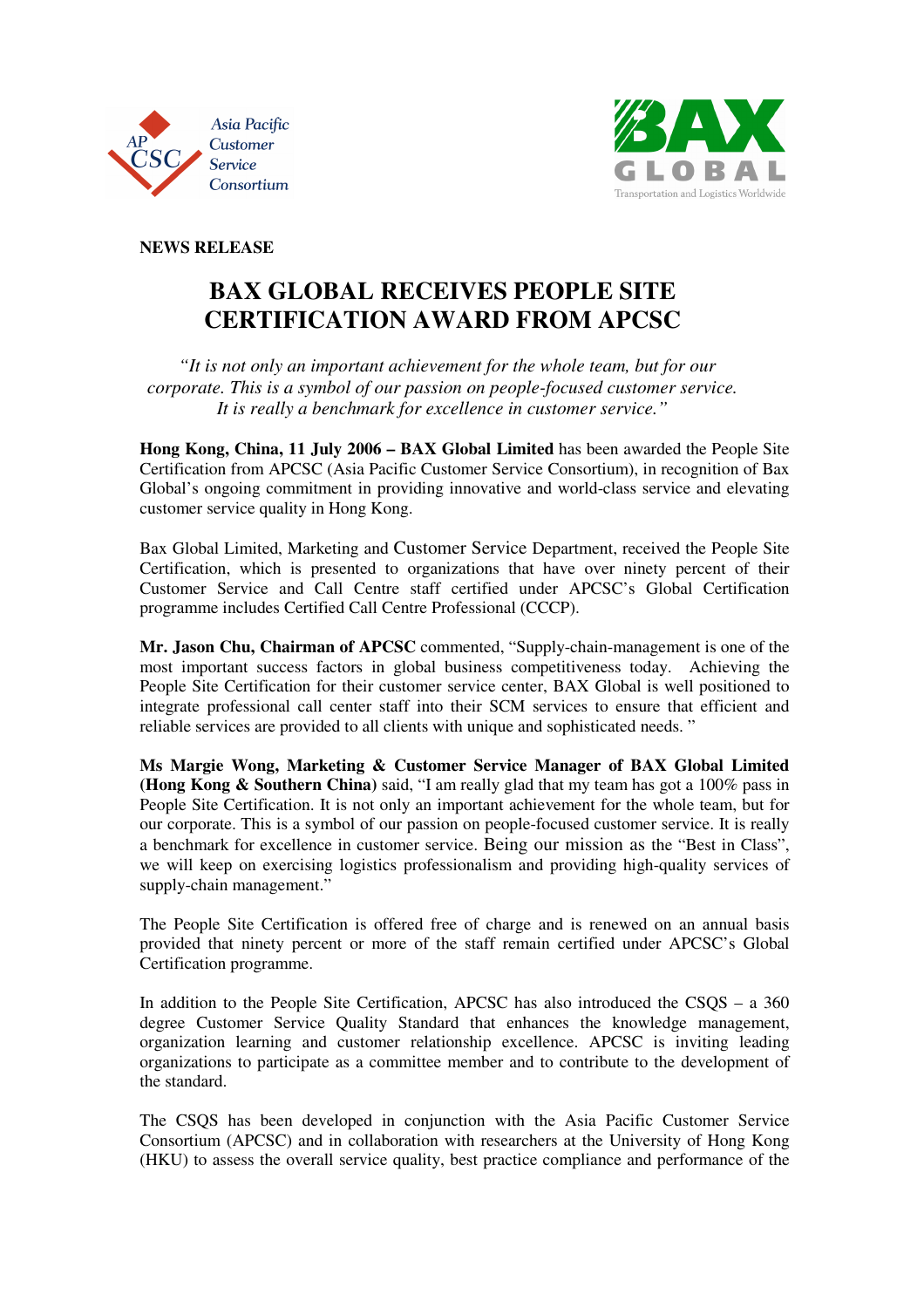customer service operation. It is the highest certification that is awarded to call centres and customer service organizations that excel in people excellence in customer relationship.

For Global Certification Program, People Site Certification, CSQS or press enquiries/interviews, please contact Ms. Stella Lau at +852 2174 1428. Press releases are also available by email, kindly send requests to: stella.lau@apcsc.com

### **About Asia Pacific Customer Service Consortium (www.apcsc.com)**

APCSC is founded with the belief of that "*Excellent Customer Relationship is the only way to Sharpen your Competitive Edge!*" The goal of the Consortium is to promote service quality and customer relationship excellence in international cities across the Asia Pacific Region and to recognize and reward companies, business units, teams and individuals that have contributed to the success of both their customers and the organizations that they serve. APCSC jointly offers the most recognized global certifications for Call Centre, Help Desk and Customer Service Management with global education partners and international membership organizations to set worldwide standards.

### **About BAX Global Limited (www.baxglobal.com.hk)**

BAX Global Limited is a subsidiary of Deutsche Bahn AG with a \$2.9 billion supply chain solutions and transportation solutions company with over 30 years of experiences in global air, ocean & logistics management, offering multi-modal logistics management for business-tobusiness shippers through a global network of nearly 500 offices in 133 countries, employing over 12000 personnel, ISO 9001 certified in 219 sites over 33 countries.

Specialized services have been developed for the aerospace, automotive/heavy manufacturing, hi-tech, retail, government and health care industries. BAX Global offers full visibility through supply chain management service, and has its own global communication and information system.

In 1982 BAX Global opened its first office and logistics center in Hong Kong. Then it entered the China market in 1994 when its first office was established in Beijing, the capital of People's Republic of China. With many years operating experience, it has built on an early success to become one of the leading foreign transportation and logistics companies operating in China. Through its wide range of products including airfreight, ocean freight, customs brokerage, and warehousing services, BAX Global has become a business partner to many world-famous multinational companies in terms of professionalism, service quality and reliability.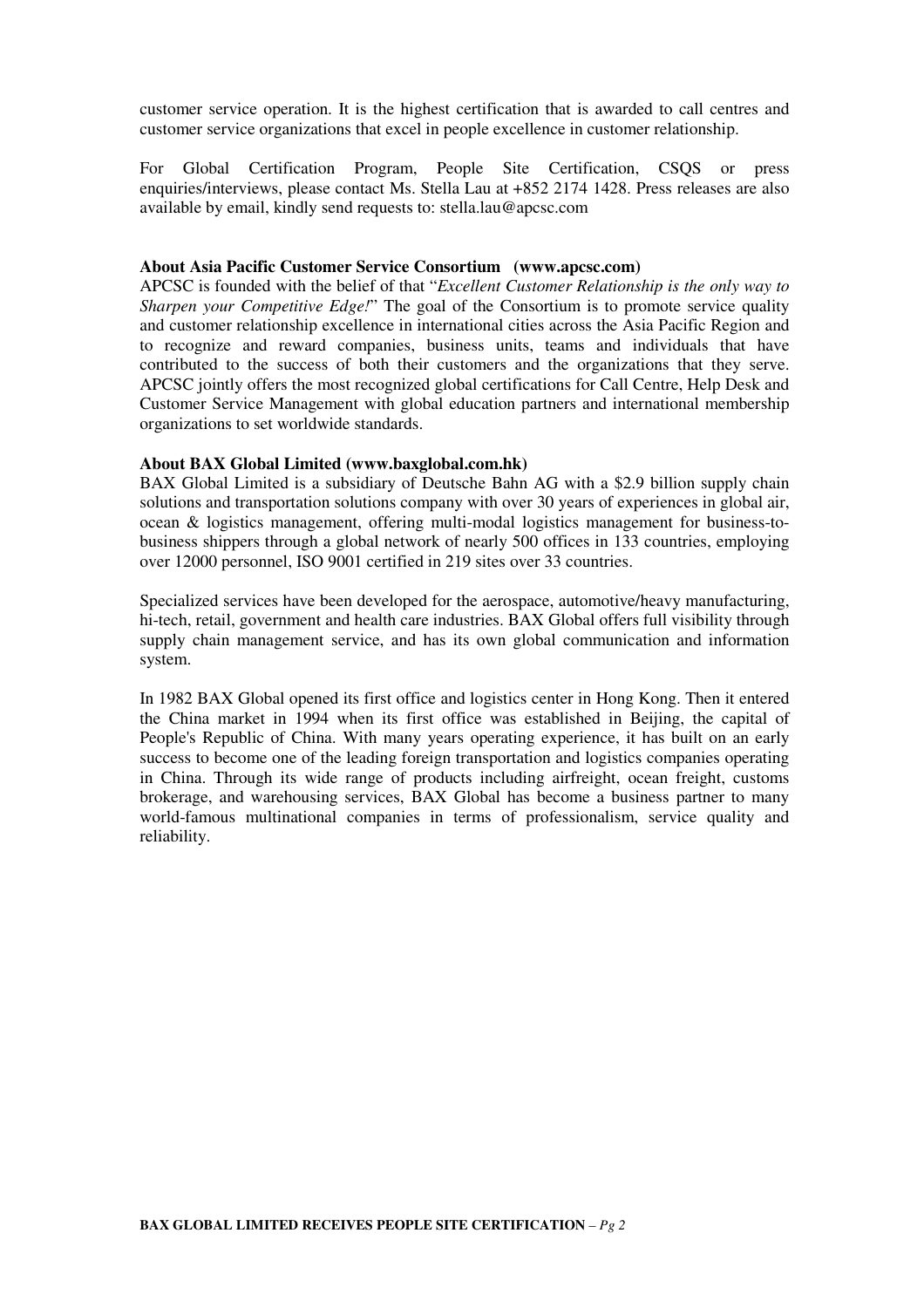



新聞稿

# 伯靈頓全球有限公司榮獲亞太顧客服務協會頒發的 「優質客服專員中心證書」

 *"*這獎項肯定了我們具有優質客戶服務的質素,並證明伯靈頓實踐 一貫提倡「以人為本,顧客至上」的宗旨。*"* 

中國 **-** 香港**, 2006** 年**7** 月**11**日 **–** 伯靈頓全球有限公司榮獲亞太顧客服務協會頒發的 優質客服專員中心證書,以表揚伯靈頓全球有限公司不斷致力提供創新及世界 級的顧客服務、及其對提升亞太區內顧客服務質素所作出的貢獻。

伯靈頓全球有限公司市場及客戶服務部獲頒發的優質客服專員中心證書,要求 機構必須有九成以上的顧客服務和熱線中心的職員達到亞太顧客服務協會全球 性認可培訓證書課程的認証標準,包括客服中心資深專員證書 (CCCP)。

亞太顧客服務協會主席朱剛岑先生表示:「供應鏈管理是現今建立國際商業競 爭力最重要的成功因素之一,已獲得優質客服專員中心證書的伯靈頓全球有限 公司定位良好,令其能把專業客服中心的員工融入供應鏈管理服務,以確保所 有有獨特及繁複需要的顧客都得到迅速及可靠的服務。」

伯靈頓全球有限公司香港及華南地區市場及客戶服務經理黃國慧小姐表示:1伯 靈頓全體客戶服務」為出於「優質客戶服務專員中心證書」的認可,我爲 團隊感到十分自豪。獲取這榮譽不僅成為公司發展的一個重大里程碑,也是整 個團隊的一項重要成就。」

黃國 慧 坦 言, 客 戶 服 務 員 工 獲 得 業 內 人 十 高 度 認 可 感 到 十 分 鼓 舞, 她 續 稱: 「 這 獎 項 肯 定 了 我 們 具 有 優 質 客 戶 服 務 的 質 素, 並 證 明 伯 靈 頓 實 踐 一 貫 提 倡 「以人為本,顧客至上」的宗旨。我們會繼續邁進優秀服務(Best in Class)的精 神,並努力不懈地為客戶提供專業的物流和供應鏈管理服務。」

優質客服專員中心證書是免費頒發,有效期為一年。只要機構內的顧客服務和 熱線中心有九成以上客服中心職員能達到亞太顧客服務協會全球性認可培訓證 書課程的認証標準均可獲免費頒發。